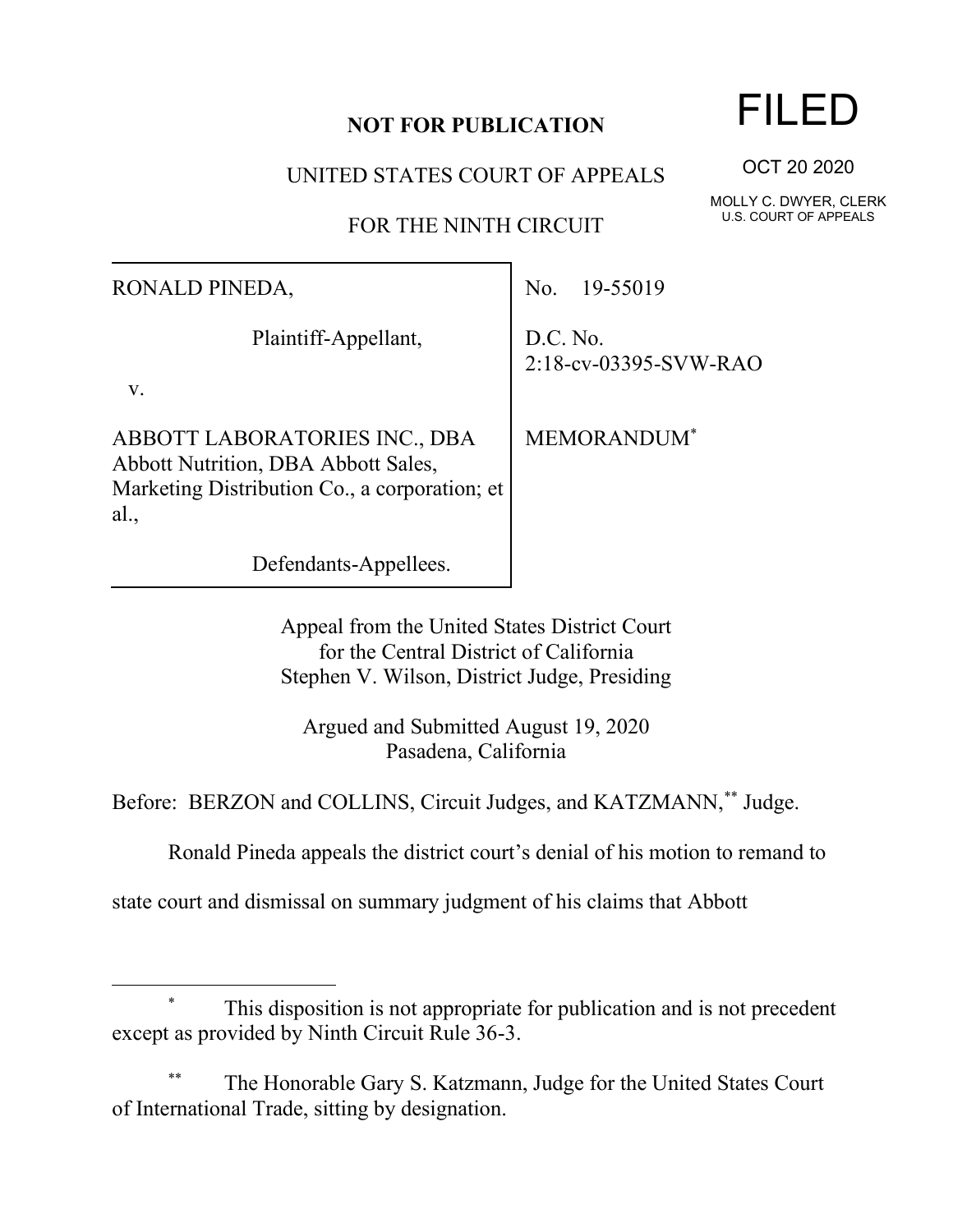Laboratories ("Abbott") failed to accommodate his disabilities, discriminated against him on the basis of age and disability, and engaged in retaliation. We have jurisdiction under 28 U.S.C. § 1291. We review de novo the district court's denial of the motion to remand, *Briggs v. Merck Sharp & Dohme*, 796 F.3d 1038, 1047 (9th Cir. 2015), and the district court's grant of summary judgment, *Sonner v. Schwabe N. Am., Inc.*, 911 F.3d 989, 992 (9th Cir. 2018). We affirm the district court's denial of remand and grant of summary judgment on the reasonable accommodation, disability discrimination, and retaliation claims under the Fair Employment and Housing Act ("FEHA"). We reverse summary judgment on the age discrimination claim.

**1.** The district court properly held that Abbott met its burden of showing that Pineda did not sufficiently plead harassment and intentional infliction of emotional distress ("IIED") claims against Alex Mazzenga, the only non-diverse defendant. The district court thus properly denied the motion to remand to state court because diversity was complete. 28 U.S.C. § 1332.

Pineda failed to allege facts in his complaint sufficient to plead a harassment claim. Mazzenga's alleged conduct arose "out of the performance of necessary personnel management duties," *Janken v. GM Hughes Elecs.*, 46 Cal. App. 4th 55, 63–64 (1996), and did not rise to the level of the pervasive hostility recognized by the California Supreme Court in *Roby v. McKesson Corp.*, 47 Cal. 4th 686, 709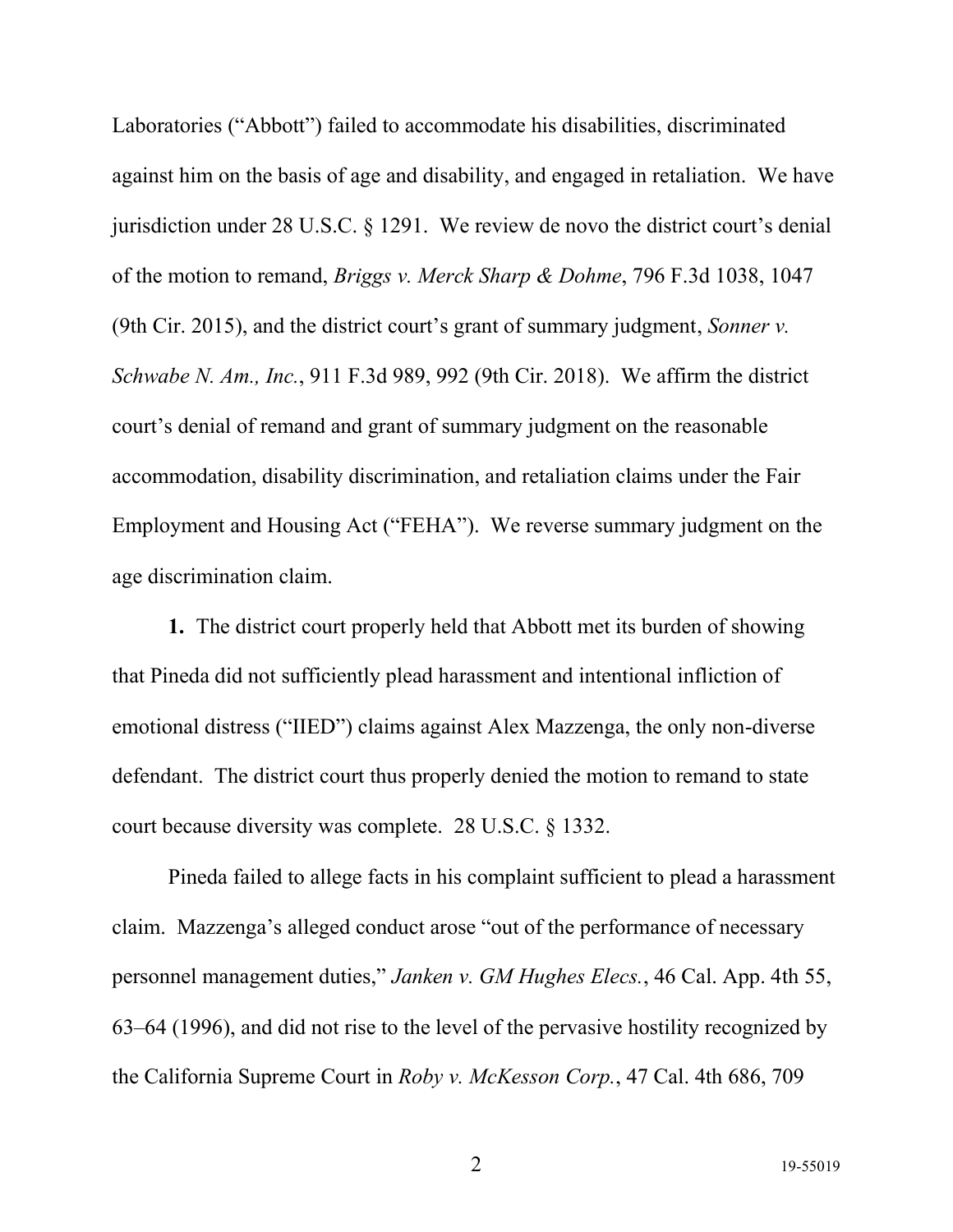(2009), *as modified* (Feb. 10, 2010). Additionally, Pineda did not allege facts sufficient to plead the outrageous conduct required for a claim of IIED. *See Cole v. Fair Oaks Fire Prot. Dist.*, 43 Cal. 3d 148, 160 (1987).

The district court ruled on the motion for remand on the basis of the complaint before it. Pineda cites no case law requiring the district court to allow Pineda to amend his complaint with respect to the fraudulently joined, non-diverse defendant upon denial of remand. We affirm the district court's denial of remand to state court.

**2.** The district court properly granted summary judgment for Abbott on Pineda's reasonable accommodation claim. It is undisputed that, following Pineda's traumatic brain injury, Abbott provided Pineda with eleven out of twelve accommodations requested during the interactive process. Pineda argues that Abbott failed to provide the twelfth requested accommodation, four-hour work days for a period of six weeks. The record, however, makes clear that Abbott accommodated a four-hour work day for an initial two-week period, after which Pineda's doctor cleared him to return to full-time work. Pineda testified that he did not disagree with what his doctor wrote. The record, therefore, establishes that Pineda did not need the full requested accommodation of six weeks of part-time work, and thus that Abbott did not unreasonably deny it. We affirm the district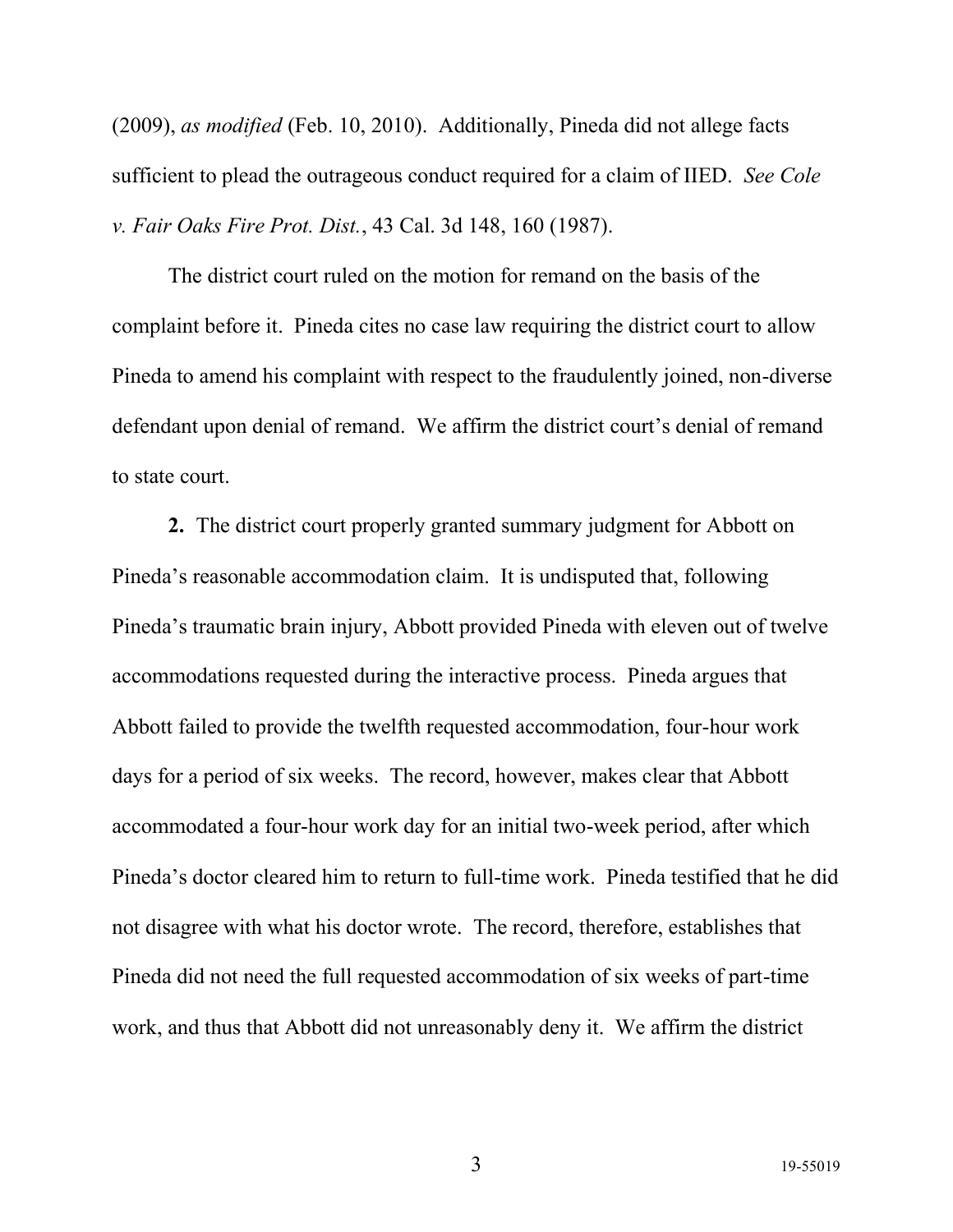court's grant of summary judgment for Abbott on the reasonable accommodation claim.

**3.** The district court properly granted summary judgment for Abbott on Pineda's disability discrimination claim. Pineda made a sufficient showing that he suffered from a disability and is otherwise qualified for his position, but he failed to present a genuine issue of material fact as to whether "he was subjected to adverse employment action because of his disability." *Faust v. Cal. Portland Cement Co.*, 150 Cal. App. 4th 864, 886 (2007) (quoting *Deschene v. Pinole Point Steel Co.,* 76 Cal. App. 4th 33, 44 (1999)).

To show he was subjected to an adverse employment action because of his disability, Pineda points to (1) a supervisor's criticism of him for sighing, (2) a supervisor's comments on his performance at meetings, (3) an email from his supervisor that his medical leave put him further behind on performance, (4) an alleged deficiency in Abbott's discrimination investigation with respect to failing to interview his supervisor, and (5) Abbott's termination of him after his medical leaves. However, it is undisputed that the supervisor was unaware of any disability when criticizing Pineda for sighing; nothing in the comments about meeting performance by a second supervisor suggested disability discrimination; and the email was a true factual statement and expressed support for Pineda during a tough time, context which Pineda failed to include in his briefs. The alleged procedural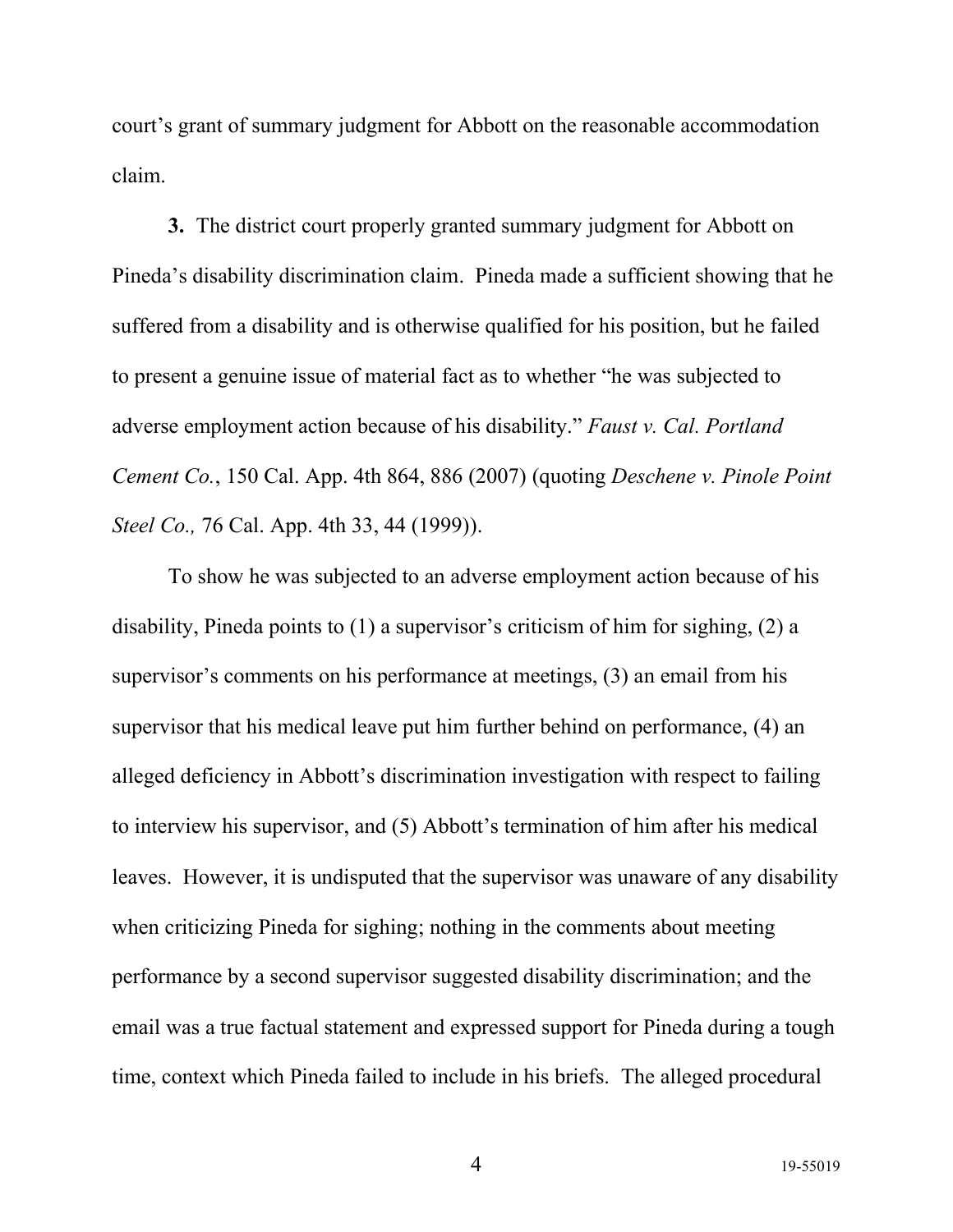misstep in the investigation falls far short of showing discrimination based on disability, pertained to a different disability than the one at issue immediately prior to his termination, and was far in time from the termination. Lastly, it is undisputed that Abbott initiated the first performance improvement plan, the precursor to his termination, before Pineda took medical leave and informed Abbott of his disabilities. Pineda presents no record evidence raising a genuine issue as to whether any of Abbott's comments or actions were discriminatory toward his disabilities, and more importantly, presents no record evidence tying the adverse employment action, termination, to the disability at issue in late 2016 and early 2017, his traumatic brain injury. We thus affirm the district court on this claim.

**4.** The district court properly granted summary judgment for Abbott on Pineda's retaliation claims because Abbott established that no genuine issue of material fact exists as to whether Pineda could make a showing of pretext.

Even assuming arguendo that Pineda made a prima facie case, we conclude that the district court correctly held that he failed to raise a triable issue of fact as to whether Abbott's proffered non-retaliatory motive, poor performance, was a pretext for retaliation. As evidence of pretext, Pineda points to his supervisor's role in his termination, alleged defects in Abbott's investigations into his complaints, allegations that younger employees were treated differently, Abbott's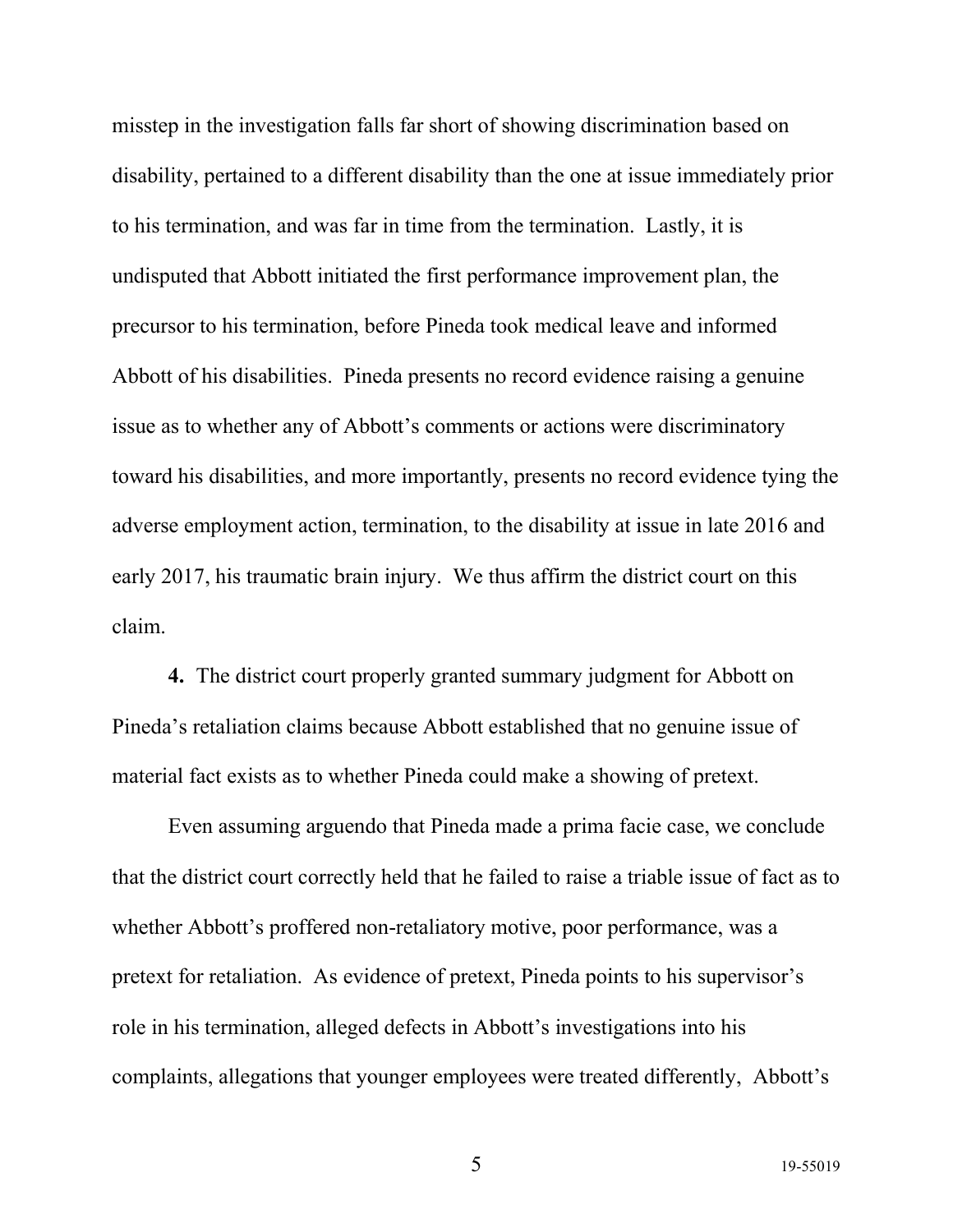alleged failure to train his supervisor on retaliation policies, the timing of his termination, and his history of strong performance**.** Pineda, however, does not point to any evidence that his poor performance reviews did not predate the protected activity or that Abbott did not investigate all his complaints but one (which was far-removed in time from his termination and was made to a supervisor instead of to Employee Relations). The protected activity responded to two strongly negative performance evaluations; such evaluations, the record indicates, are usually followed by discipline or termination, negating an inference of pretextual retaliation for the post-evaluations protected activity.

Lastly, to establish pretext, Pineda points to a history of strong performance. But that history involved accomplishments prior to and during 2011, well before the protected activity.

As there is no record evidence presenting a genuine issue of material fact as to whether Abbott took an adverse employment action against Pineda in retaliation for protected activity, we affirm the grant of summary judgment for Abbott on the retaliation claim.

**5.** The district court erred by granting summary judgment for Abbott on Pineda's age discrimination claim. Pineda made a prima facie showing as to age discrimination, and genuine disputes of material fact exist as to pretext on that claim.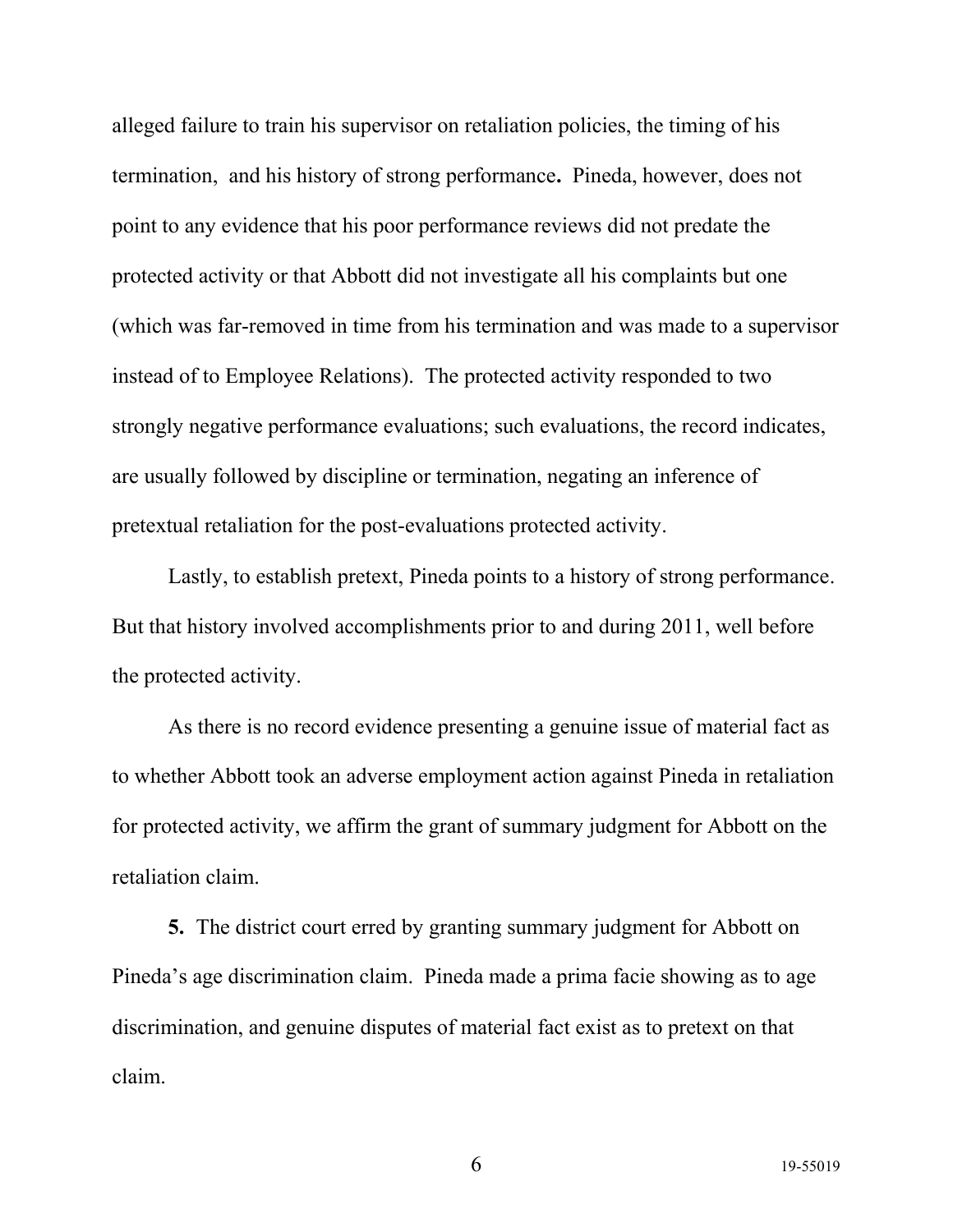Pineda has satisfied the first three criteria for a prima facie case of age discrimination under the FEHA. Pineda was over 40 and suffered an adverse employment action, and Abbott does not challenge his ability to "demonstrate some basic level of competence at his . . . job . . . based on objective, rather than subjective, criteria." *Sandell v. Taylor-Listug, Inc.*, 188 Cal. App. 4th 297, 321–22 (2010).

The district court applied the wrong standard in holding that Pineda failed to satisfy the fourth criterion, that the termination occurred under circumstances suggestive of unlawful discrimination. *See id.* at 321. To satisfy the fourth prong at the prima facie stage, the record evidence need only show that Pineda was replaced by a substantially younger employee or that a genuine dispute exists as to whether this was the case. *See Nidds v. Schindler Elevator Corp.*, 113 F.3d 912, 917 (9th Cir. 1996); *Sandell*, 188 Cal. App. 4th at 321; *Hersant v. Dep't of Social Services*, 57 Cal. App. 4th 997, 1003 (1997). Here, the parties do not dispute that Pineda "was replaced by a younger female—who is younger than forty—after he was terminated." Abbott, therefore, cannot meet its burden of showing that the record does not support a prima facie case of age discrimination.

Because the parties do not dispute that Abbott can produce admissible evidence to show the adverse employment action was taken for non-discriminatory reasons and can thereby satisfy the second step of the *McDonnell Douglas*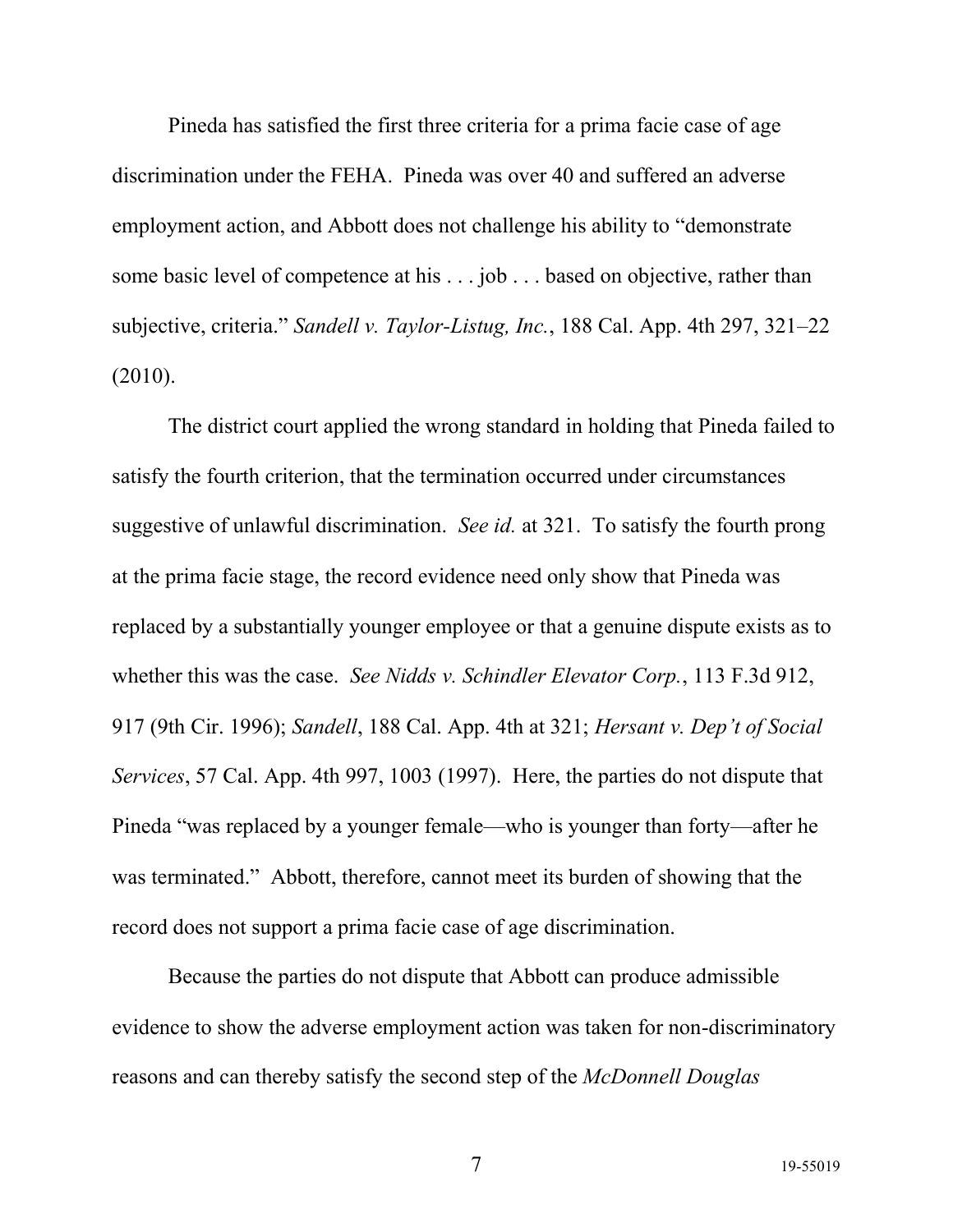framework, we proceed to the third step: Did Pineda raise a triable issue of fact as to whether Abbott's proffered reason for terminating Pineda is pretext? *See Earl v. Nielsen Media Research, Inc.*, 658 F.3d 1108, 1112 (9th Cir. 2011); *Guz v. Bechtel Nat. Inc.*, 24 Cal. 4th 317, 355–56 (2000). By giving great weight to subjective, cumulative performance reviews and failing to account for conflicting "me too" evidence and accounts of bias, the district court erred in concluding that there was no genuine dispute of material fact as to whether Abbott's non-discriminatory rationale was pretextual.

Complaints and performance evaluations are "often subjective" and may be "motivated by discriminatory animus." *Sandell*, 188 Cal. App. 4th at 316. The record evidence demonstrates that, on some (but not all) objective criteria, Pineda performed poorly, and Abbott is correct that such evidence could persuade a reasonable jury to find that Abbott's actions were not pretextual. But there is additional evidence in the record that could lead a rational jury to *find* pretext, and summary judgment was therefore improper.

For example, as to the negative evaluations, Pineda challenged some of the examples set forth in his performance reviews at the time, but his supervisors did not respond to his emails containing the challenges. Pineda also argued at the time and maintains now that at least one of the goals set forth in his performance improvement plan, conversion of the Kaiser account in the immediate future, was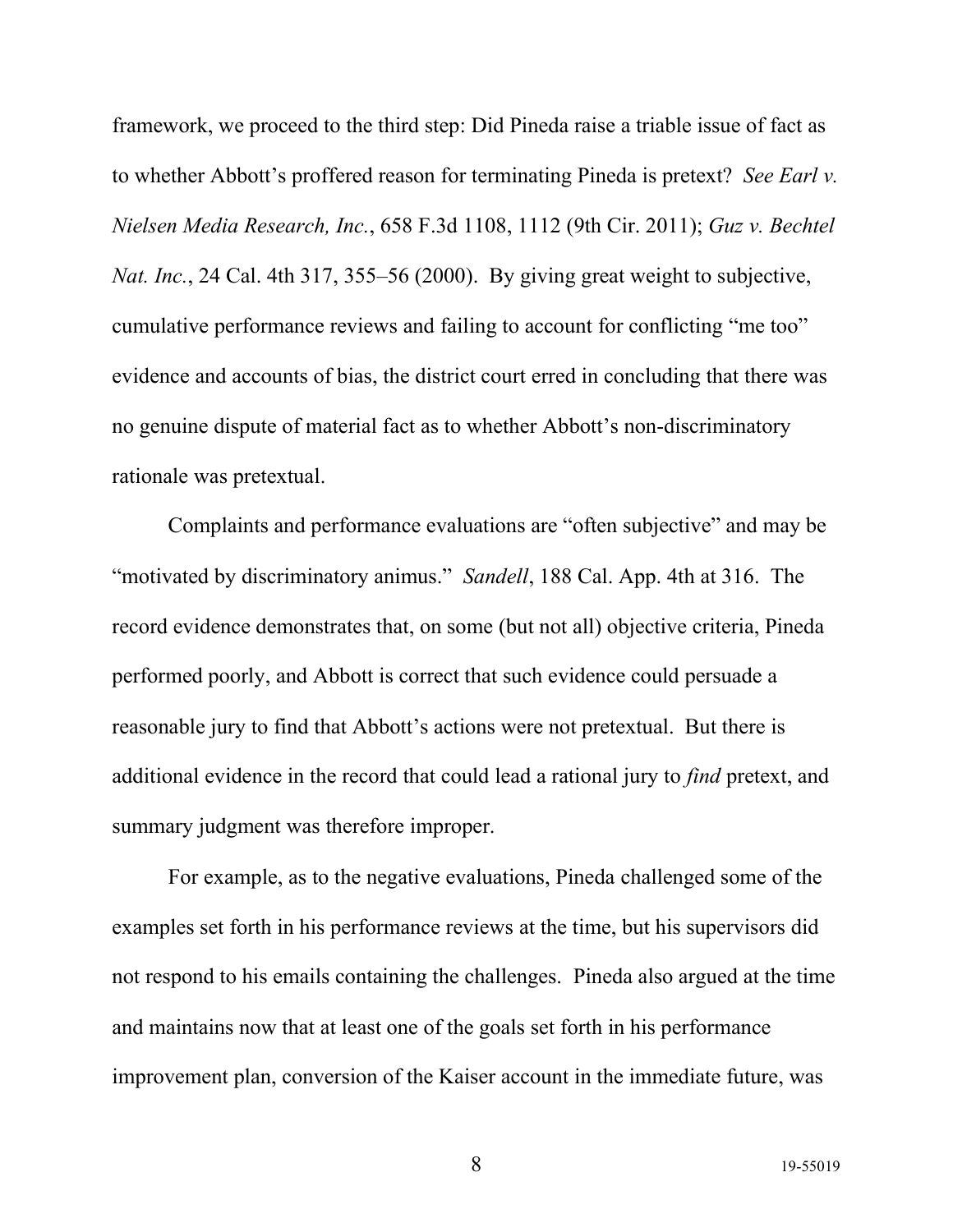intended to set him up to fail. Although that goal was changed, a factfinder could still infer a pretextual motive from the fact that it was established at the outset.

Additionally, "me too" evidence—here, declarations by other employees, including two supervisors, alleging adverse employment actions against other employees for discriminatory reasons—may "constitute substantial evidence requiring reversal of [summary] judgment." *Johnson v. United Cerebral Palsy/Spastic Children's Found. of Los Angeles & Ventura Ctys.*, 173 Cal. App. 4th 740, 759 (2009). The record contains such evidence, although some of it was qualified by the declarants in later declarations. Contrary to what Abbott suggests, the submission of those later declarations does not eliminate the need for a trial to sort out the importance of this evidence.

Similarly, an executive within the organization stated in a declaration that she was instructed to "manage out" more senior, higher salaried employees who were usually older—by inventing performance problems and assigning unattainable goals. She later, in another declaration, retracted one paragraph of the declaration and made statements qualifying other parts of her original declaration.

The conflicting accounts by the five declarants create a credibility question regarding the weight to be accorded the contradictory evidence they provided, one best suited for trial. Although Abbott asserts that the "me too" declarations are not relevant because two of the declarants did not share any of Pineda's supervisors,